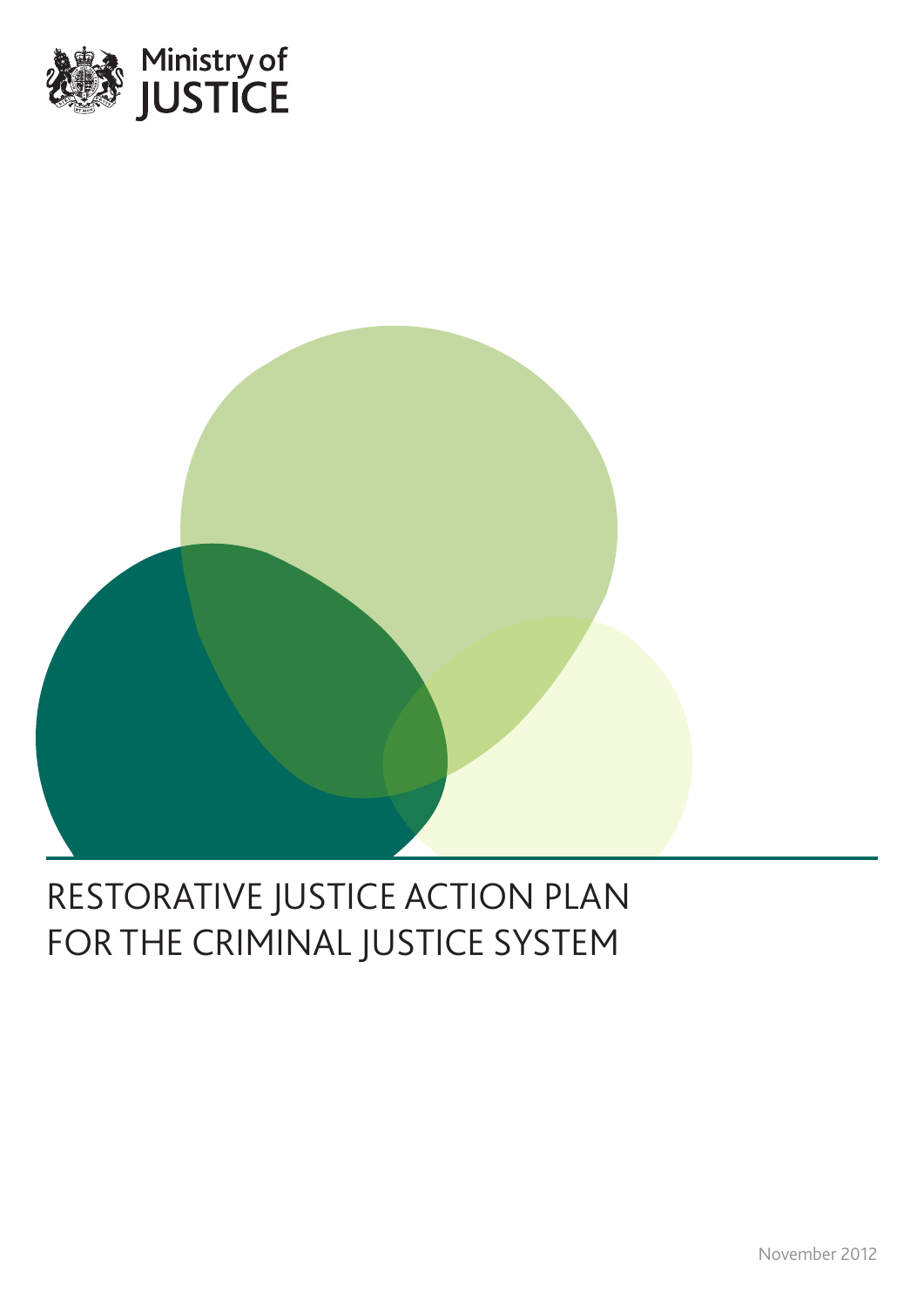# **CONTENTS**

- 1. Ministerial foreword
- 2. Introduction by RJ Steering Group Chair
- 3. Scope
- 3. Background
- 5. Embedding restorative justice within the CJS
- 7. Governance and accountability
- 8. Restorative Justice Steering Group
- 9. Further information

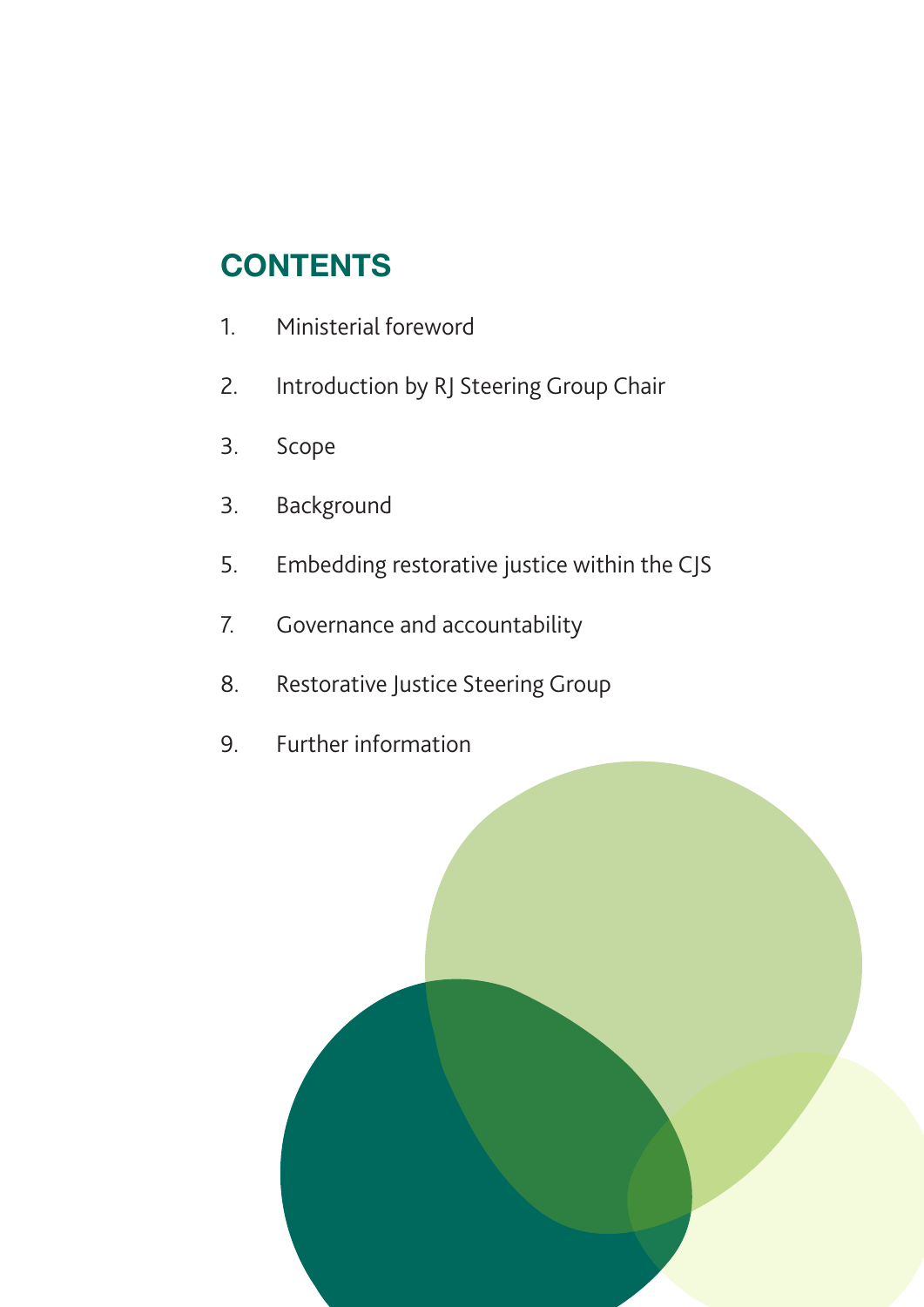# **MINISTERIAL FOREWORD**

For many victims, seeing the perpetrator punished for their crime helps to bring closure, enabling them to get on with their lives. For others, the judicial process is not enough. Rather than relief, victims may feel frustrated that they were not able to describe the hurt, stress and anxiety caused by the crime to the one individual who needed to hear it most; the offender.

Restorative justice can help in this respect. It can take the form of a face to face meeting between the victim and the offender, or a group conference involving members of the community, who have been affected by a particular crime.

My Department has recently tabled amendments to the Crime and Courts Bill which will give judges explicit powers to defer sentencing to allow restorative justice to take place. It is intended to address the major gap in the use of restorative justice between conviction and sentence.

When the Bill is enacted, restorative justice will then be accessible at every stage of the criminal justice process, from initial arrest through to prison, for those victims and offenders who are willing.

The benefits of restorative justice are well known by those working within the sector. 85% of victims who go through restorative justice conferences find it helpful. For offenders who take part in restorative justice, there is a 14% reduction in reoffending rates. However, despite this, restorative justice is not being used enough.

This action plan sets out a series of actions which the Government will drive forward, with our partners in the restorative justice field, to bring about real change in the delivery and provision of restorative justice across England and Wales.

I want restorative justice to become something that victims feel comfortable and confident requesting at any stage of the criminal justice system. But this process has to be led by the victim and be on their terms. If it doesn't work for the victim, then it should not happen. Restorative justice is not an alternative to sentencing; a way of an offender getting a lighter sentence by expressing insincere remorse. I'm very clear that restorative justice will not lead to offenders escaping proper punishment.

We also need to set minimum standards for restorative justice practitioners to assure the quality and consistency of the service across England and Wales. To do this, guidelines for practitioners working within the sector will be made available early in the new year. It is my intention that this will ultimately lead to the development of a quality mark which only those that meet the standards will be able to use. This will help to increase public confidence in the service being provided by practitioners in their community.

Restorative justice has the potential to break the destructive pattern of behaviour of those that offend by forcing them to confront the full extent of the emotional and physical damage they have caused to their victims. I believe that its increased use can help put the power back in the victims' hands, rehabilitate those that offend, and bring down reoffending rates.

The Restorative Justice Steering Group was brought together to deliver this action plan. I am extremely grateful to them for sharing their expertise and enthusiasm and for their continued support in helping to make restorative justice both scalable and sustainable in the future.

#### **Jeremy Wright MP**

*Parliamentary Under-Secretary of State, Minister for Prisons and Rehabilitation*

*November 2012*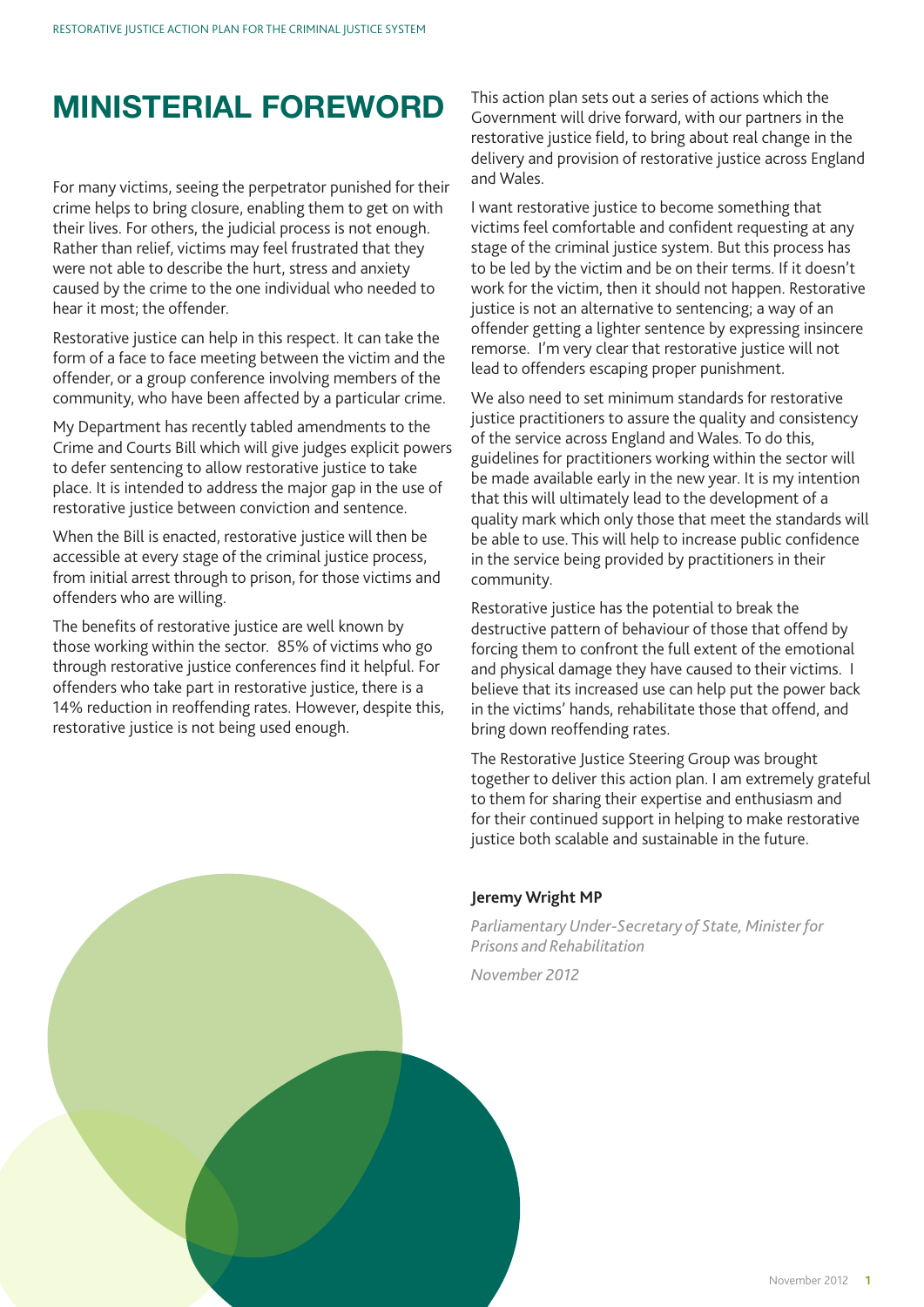# **INTRODUCTION BY RJ STEERING GROUP CHAIR**

#### **An introduction from Graham Robb, Chair of the Restorative Justice Council and Co-Chair of the Ministry of Justice Restorative Justice Steering Group**

Restorative justice gives victims a voice in the Criminal Justice process – something which Police processes and Court alone often denies them. As one victim of crime said:

"At the end of trial the Judge told him he'd destroyed my life. But he hadn't, and I wanted to meet him to show him he hadn't destroyed me. They told me he was doing victim awareness work in prison – but how can anyone tell him the impact of his crime – except me telling him myself?"

The Steering Group met with a shared vision and belief – that all victims of crime – at whatever stage of criminal justice, should have access to a high quality restorative justice process. And because we know that the experience of restorative justice can change the lives of offenders. The Steering Group also recognised a chance to make a step change in the provision of RJ for victims at a national level through this action plan, and also by enabling local agencies and Police and Crime Commissioners to provide high quality local RJ services.

Published in September 2012, the Joint Inspectorates report on restorative justice highlighted how far we are from that goal.

"This flexibility in how and where it can be used is a benefit; but in the absence of a clear strategy, it also introduces the risk that RJ approaches will be applied inconsistently. This could mean that people are being treated differently depending on where they live or what criminal justice agency they are involved with; and this could lead to the perception of unfairness." (HMIC 2012)

To ensure that all victims of crime get access to high quality restorative justice key strategic actions are needed. The Restorative Justice Council has taken the lead in promoting national evidence-based standards for RJ practice and in accrediting practitioners to ensure that RJ practice is effective and safe. But we all share responsibility for ensuring that these recommendations are implemented, and the recommendations in this action plan document are clearly attributed to specific agencies and actors within the Criminal Justice System (CJS) and beyond. We know that if we all play our part, restorative justice can be made much more widely available at local level, so that victims have a real chance to be heard, and ensuring offenders face up to and take responsibility for their actions. We all assert that victims of crime deserve no less.

#### **Graham Robb**

*Chair, Restorative Justice Council*

*Co-Chair, Ministry of Justice Restorative Justice Steering Group*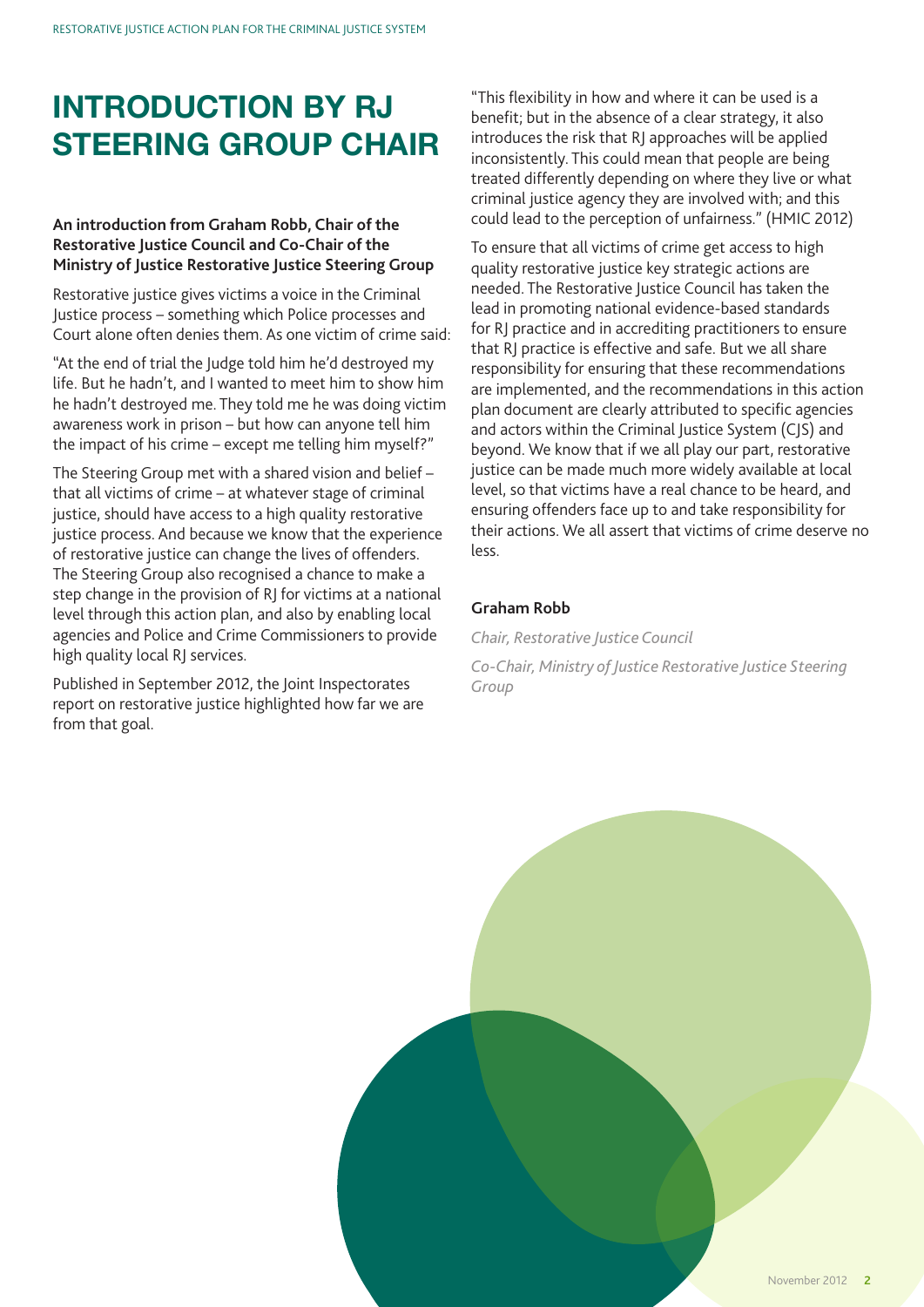#### **Scope**

This action plan is a joint commitment to develop a more strategic and coherent approach to the use of restorative justice in England and Wales. It sets out the steps that we will take to achieve this aim.

This action plan is not for Government alone. To make a real difference, support is required from all our partners from within the criminal justice system (CJS) and beyond.

#### **Background**

Restorative justice (RJ) provides opportunities for victims to be heard and to have a say in the resolution of offences. It has the potential to transform the way in which the needs of the victim are met. Importantly, restorative justice also enables offenders to face the consequences of their actions and the impact that it has had upon others. This has been shown to be effective in motivating offenders to change, make use of support being offered, and stop offending.

Restorative justice is used in addition to a CJS penalty or sentence. It can involve victims:

- explaining to an offender the impact of the crime on them
- seeking an explanation and apology from the offender
- playing a part in agreeing restorative or reparative activity for the offender e.g. working for free for a charity, paying to repair any material damage, or keeping the victim informed of their progress in getting off drugs or finding a job.

RJ can be delivered through:

- A restorative group conference, involving a facilitator, the offender and victim and their supporters (usually family members). Professionals, such as social workers, Youth Offending Teams (YOTS), probation, police or prison staff, and representatives of the wider community may also be involved. These conferences follow a clear structure, with some facilitators choosing to follow a 'script' of set questions and may conclude with an agreement for further steps to be taken e.g. a form of reparation.
- A community conference, involving members of the community affected by the crime or conflict. This is facilitated in the same way as a restorative conference. But it differs from the restorative conference in that it can involve many people.
- Contact between victim and offender through a mediator/facilitator, to discuss the offense. This contact might result in an agreement for further steps to be taken e.g. some sort of reparation, but this is not a necessary outcome.
- Indirect communication is also possible. This can be via telephone or video conferencing, written correspondence or 'shuttle mediation' through the facilitator. All of these can lead to a face-to-face meeting at a later stage.

Ministry of Justice Research has shown that RJ can benefit both the victim and the offender. Evaluation of pilots found that RJ was associated with an estimated 14% reduction in the frequency of reoffending. The evaluation also found that 85% of victims that participated in the conferencing method of RJ were satisfied with the experience. Both the victim and offender must be assessed and fully able, willing and suitable to engage safely in a restorative process. This assessment is carried out by fully trained and accredited RJ practitioners.

Restorative justice is used in both the youth and adult criminal justice system, with restorative techniques being used throughout the criminal justice system by the police, probation and prison services. Within communities there is an increasing use of restorative justice approaches by Neighbourhood Justice Panels, voluntary sector organisations and the education sector.

<u>"</u>

### A victim said:

"My wife and I left that meeting feeling like a weight had been lifted. We know that without the help of restorative justice this would never have happened."

An offender said:

"I reflected more on that meeting than on the whole of my time in prison. To hear their side of the story and look him in the eye was hard."

November 2012 **3**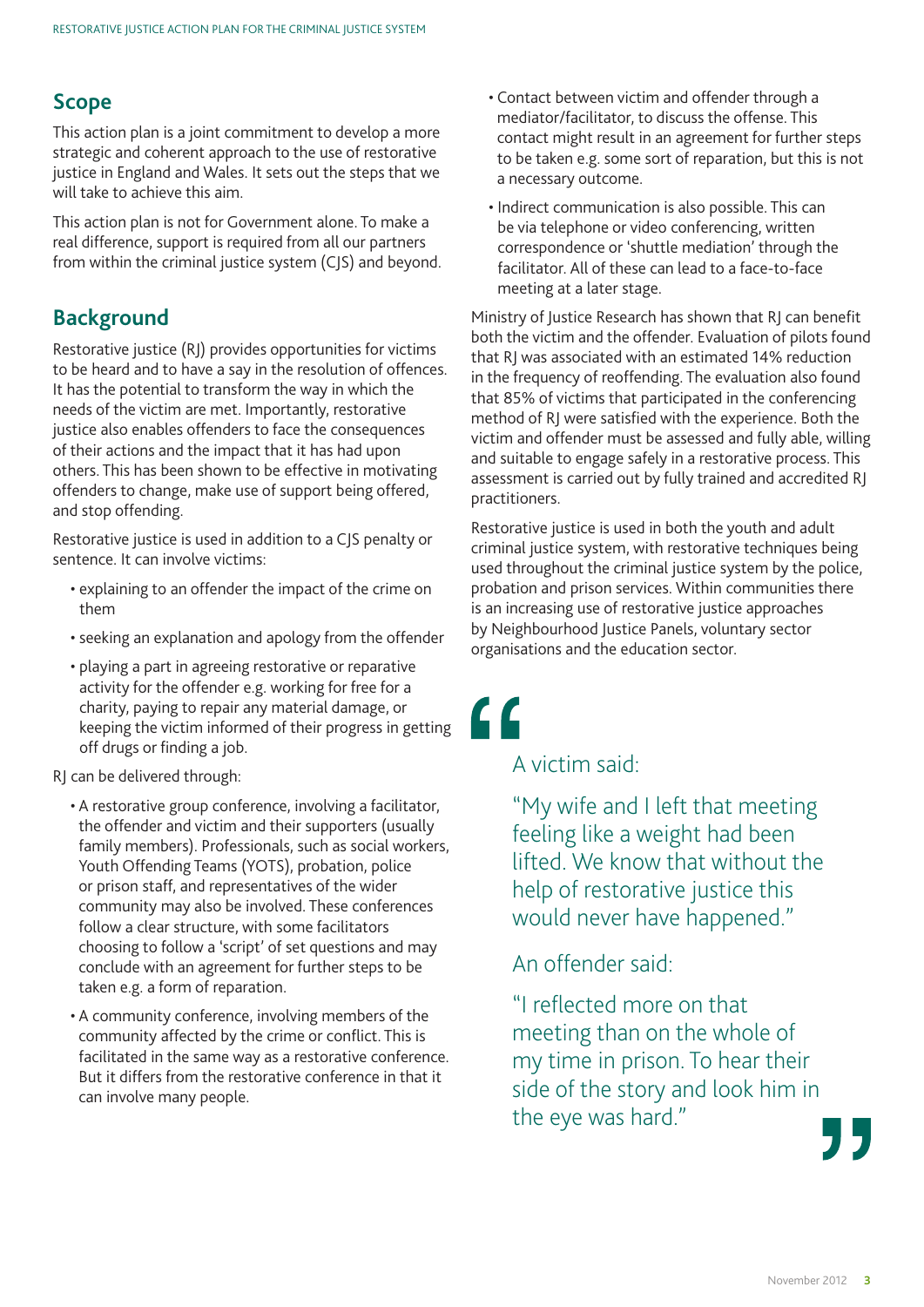### **Current limitations**

The views of our partners and the findings of the Criminal Justice Joint Inspectorate (CJJI) Report *'Facing up to Offending: Use of restorative justice in the criminal justice system'* (September 2012) have been helpful in establishing some of the key issues that need to be addressed to achieve a consistent implementation of RJ techniques.

These can be summarised as:

- low public awareness of RJ especially among victims
- lack of clarity, often misunderstanding of what 'RJ' is
- need to strengthen the 'statutory footing' of RJ in the CJS, particularly with adults
- patchy understanding in criminal justice agencies of the role and outcomes of RJ
- patchy provision of RJ across the 'justice chain' i.e. out of court, in-court, community sentencing and prisons
- access to RJ in both youth and adults can be radically improved
- need for on-going monitoring and evaluation of RJ practices
- need to ensure best practice is upheld and maintained
- lack of a government-based forum to discuss the future policy and operational direction

This plan aims to tackle these limitations through the actions detailed below.

# $\epsilon$

Restorative Justice Council: "Restorative processes bring those harmed by crime or conflict, and those responsible for the harm, into communication, enabling everyone affected by a particular incident to play a part in repairing the harm and finding a positive way forward."

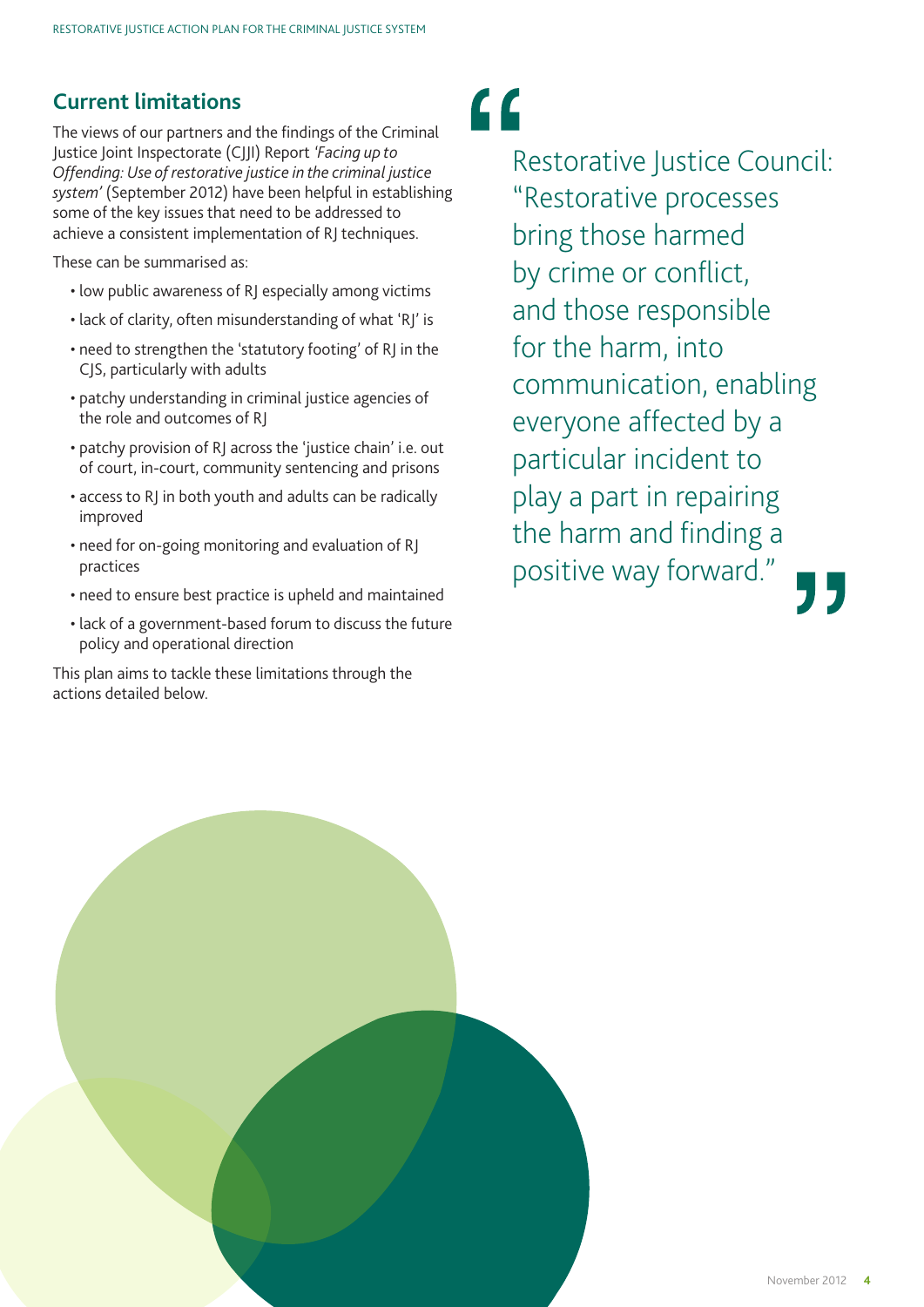# **EMBEDDING RESTORATIVE JUSTICE WITHIN THE CJS**

Through this action plan we are seeking to establish the necessary levers to enable RJ to be embedded nationally, and remove unnecessary barriers that prevent victims benefitting from restorative justice.

We are not looking to prescribe a centrally driven approach to embedding RJ nationally. This action plan acknowledges that there are evolving strategies for restorative justice across the National Offender Management Service (NOMS), the Youth Justice Board, the police forces and the voluntary sector. The actions underpin and support those strategies in considering how RJ can be integrated within existing systems.

Our vision is that:

- RJ should operate at scale, with specified standards, and be effective in meeting the needs of victims and offenders
- key standards should be established that enable local areas to develop innovative service delivery models
- RJ should be integrated with other interventions e.g. drug treatment, housing, employment support
- RJ should only be used when appropriate to suit the needs of victim and offender

The action plan will address this through:

- **1. Access** providing timely, high-quality and easy access to RJ
- **2. Awareness** making the public and CJS practitioners aware of RJ as an option
- **3. Capacity** making skilled RJ facilitators available nationally
- **4. Evidence** understanding the impact on victims, offenders and the community

### **1. Improving access**

The Government supports the vision that access to RJ should be available for victims at all stages of the criminal justice system. This will allow victims to request to participate in RJ at a time that is right for them. For some victims, this may happen immediately after an incident, for others it may be post-sentencing. Research shows that many victims would like access to RJ sooner rather than later.

Currently the major gap is the usage of RJ is between conviction and sentence (pre-sentence). Steps are being taken to broaden the use of RJ for more serious offences as part of options available to the courts. An amendment to the Crime and Courts Bill will allow courts to defer sentencing to allow an RI intervention.

We are also working with 15 local areas use Neighbourhood Justice Panels to respond to low-level crime. These will bring together the offender, the victim and representatives of the community and use RJ and other reparative processes.

To make sure that the public are able to access trained RJ facilitators, and that local services are receiving referrals, the following actions will be taken:

- **a.** Consider whether new legislation or amendments to existing legislation are required. *MoJ*
- **b.** Improve the existing public database of RI Facilitators, allowing people to locate their nearest service or local accredited practitioners. *RJC*
- **c.** Introduce a national protocol for information sharing within the CJS to allow the identification of suitable cases. This will improve the quantity and quality of referrals. *MoJ with RJC*
- **d.** Build partnerships, involving both victim and offender services, to improve the availability of RJ locally. *NOMs, YJB, HO and PCCs working with local CJS forums like Community Safety Partnerships and Local Authorities.*
- **e.** Identify local RJ champions to represent victims' interests. They will work with Police and Crime Commissioners to establish the multi-agency approach needed to make referrals to practitioners quick and easy. *NOMs, YJB, HO and PCCs working with local CJS forums like Community Safety Partnerships and Local Authorities.*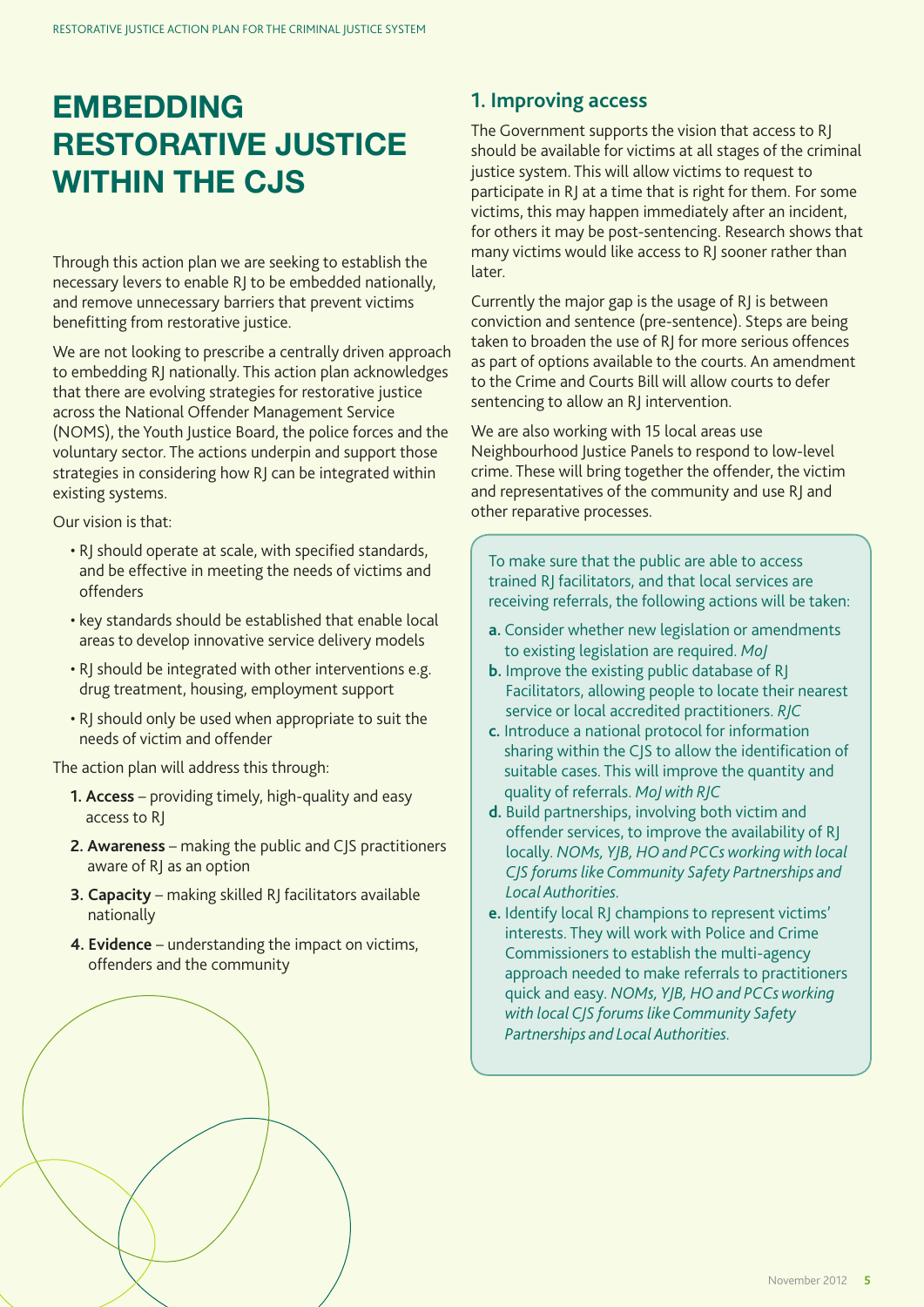#### **2. Raising awareness**

The Government is committed to increasing the use of RJ across the CJS. However, there is currently low awareness of RJ with both the public and criminal justice professionals, which reduces its use.

We need to have consistent messages related to the purpose and value of RJ, presented in a way that captures the victim's attention and builds confidence. Information and guidance needs to be shared between the local CJS, community services and networks, including local authorities. These aims are consistent with the Government's response to the *"Getting it right for victims and witnesses"* and the *"Effective community sentences"* consultations.

To raise awareness of RJ the following actions will be taken:

- **a.** Develop how the new Victims' Code will include RJ for adults as well as young people and act as a means of empowering access to RJ. *MoJ*
- **b.** Consider how the Victim's Personal Statements and Community Impact Statements will be used to explain RJ to the victim and record their interest in participation. *MoJ*
- **c.** Enable speedier contact with victims through the identification and selection of cases suitable for RJ so that RJ referrals across local CJS service practitioners are more effective. *MoJ and Commissioning Bodies*
- **d.** Deliver a communications campaign to raise awareness of RJ with the public, CJS practitioners and senior leaders across other sectors i.e. schools and local authorities. *MoJ Comms, RJC (National); local agencies/service providers (local media)*



### **3. Strengthening capacity**

Skilled practitioners are needed to work safely with victims and offenders. To ensure the quality of service is consistently high they should be working to agreed standards.

To strengthen capacity and ensure the quality of delivery across the CJS, the following actions will be taken:

- **a.** Develop Key RJ Standards for training, practice, supervision, and service provision of RJ – *RJC with MoJ, YJB, ACPO and NOMS*
- **b.** Develop a national accreditation framework to ensure standards are met and upheld, following independent review of the Restorative Justice Council. *RJC*
- **c.** Provide operational guidance to help ensure the provision of RJ services. *NOMS, YJB and The "College of Policing" with ACPO.*
- **d.** Encourage RJ providers within the CJS to meet the Key RJ Standards and Quality Assurance criteria. *MoJ and RJC*

These actions will build on on-going work to increase capacity for the delivery of RJ in England and Wales. The Police have trained more than 18,000 police in RJ and the Youth Justice Board and NOMs are also building their capacity to deliver RJ.

#### **4. Evidence**

Commissioning bodies will have a responsibility to ensure that evaluation is undertaken as they develop their programmes. This should be carried out within services and by RJ facilitators. The evidence gathered will be used to understand the effect on victims and offenders of different RJ activities across a full range of offences at various stages of the CJS.

The recent CJJI report on RJ provides a good account of thematic issues; however, it does not provide a detailed account of RJ practice and its effect in each of the sectors – youth, adult, out of court and pre- and post-sentencing. This lack of knowledge needs to be addressed.

To improve our understanding of restorative justice, the following actions will be taken:

- **a.** Make data recording/monitoring a requirement of national accreditation standards. *RJC.*
- **b.** Set-up a 'community of practice' to share information. *RJ Provider Community; RJC*
- **c.** Agree priorities for research and encourage commissioning bodies to fund and facilitate evaluation. *Commissioning Bodies, MoJ*
- **d.** Assess the effectiveness of the implementation of the RJ action plan. This should include the availability of RJ in different geographical areas and at the different stages of the CJS. *CJS agencies, MoJ*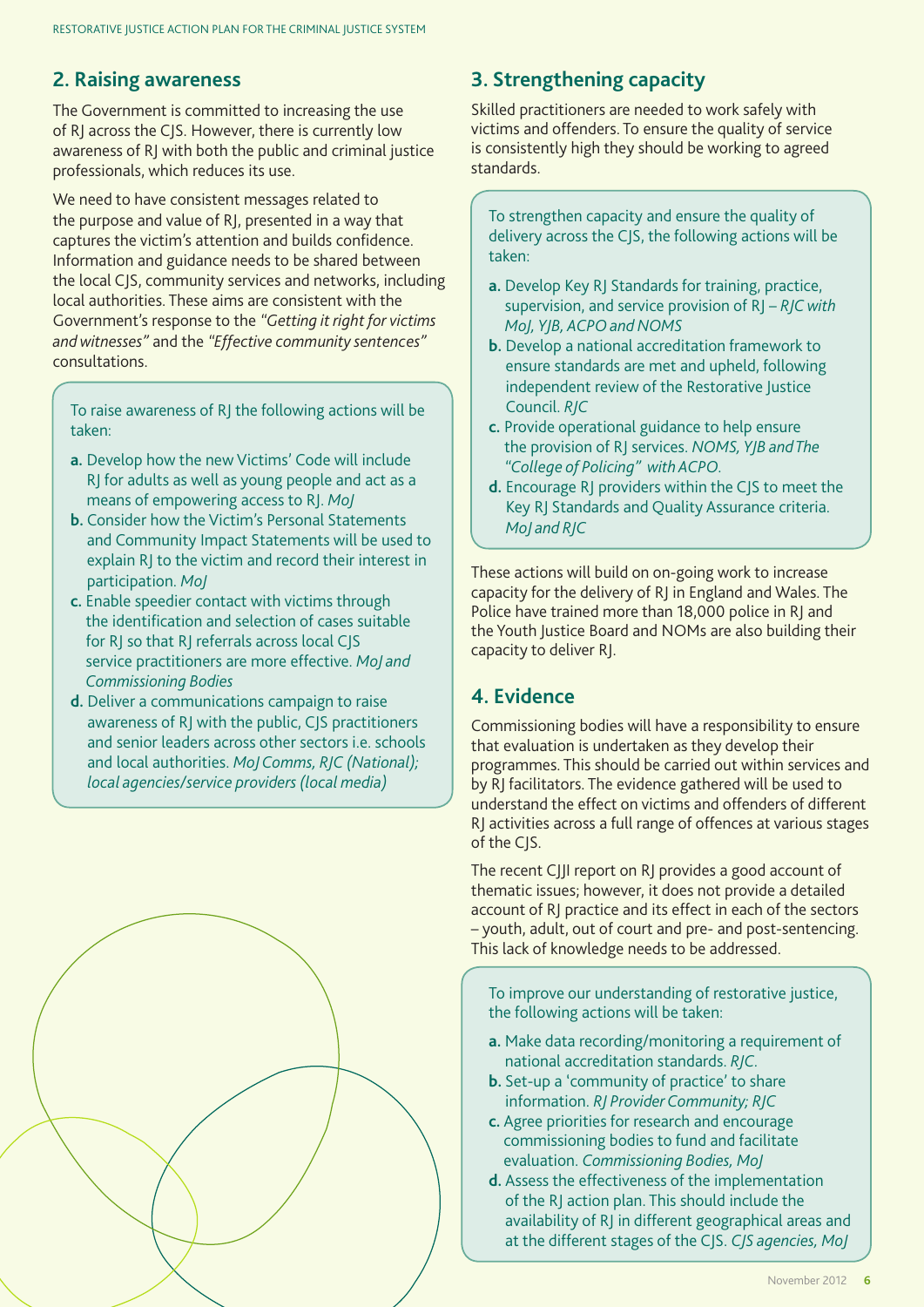# **GOVERNANCE AND ACCOUNTABILITY**

The Government intends that the responsibility for overseeing the delivery of this action plan will pass to a new Restorative Justice Implementation Board. The Board will report regularly to Ministers on the progress being made.

The primary objective of the Restorative Justice Implementation Board will be to improve coordination and increase consistency in the provision and availability of RJ. This will be delivered through an agreed programme plan, which will focus on capacity building and ensuring services meet certain standards.

The membership and terms of reference of the Board will be agreed with key partners.

Accountability for delivering the actions within this plan will remain with the Board until responsibilities for commissioning RJ are transferred locally. Youth Justice Board and NOMs already commission RJ locally and it is expected this will also be carried out by PCCs in the future.

Over time, accountability arrangements can be developed to focus not just on the expansion and development of RJ within the CJS, but in other areas such as education services for children and families to achieve improved preventative outcomes.

The programme's success will depend on wide engagement, nationally and locally. Some partners will have specific contributions to make and will be directly engaged in the formal governance of the programme.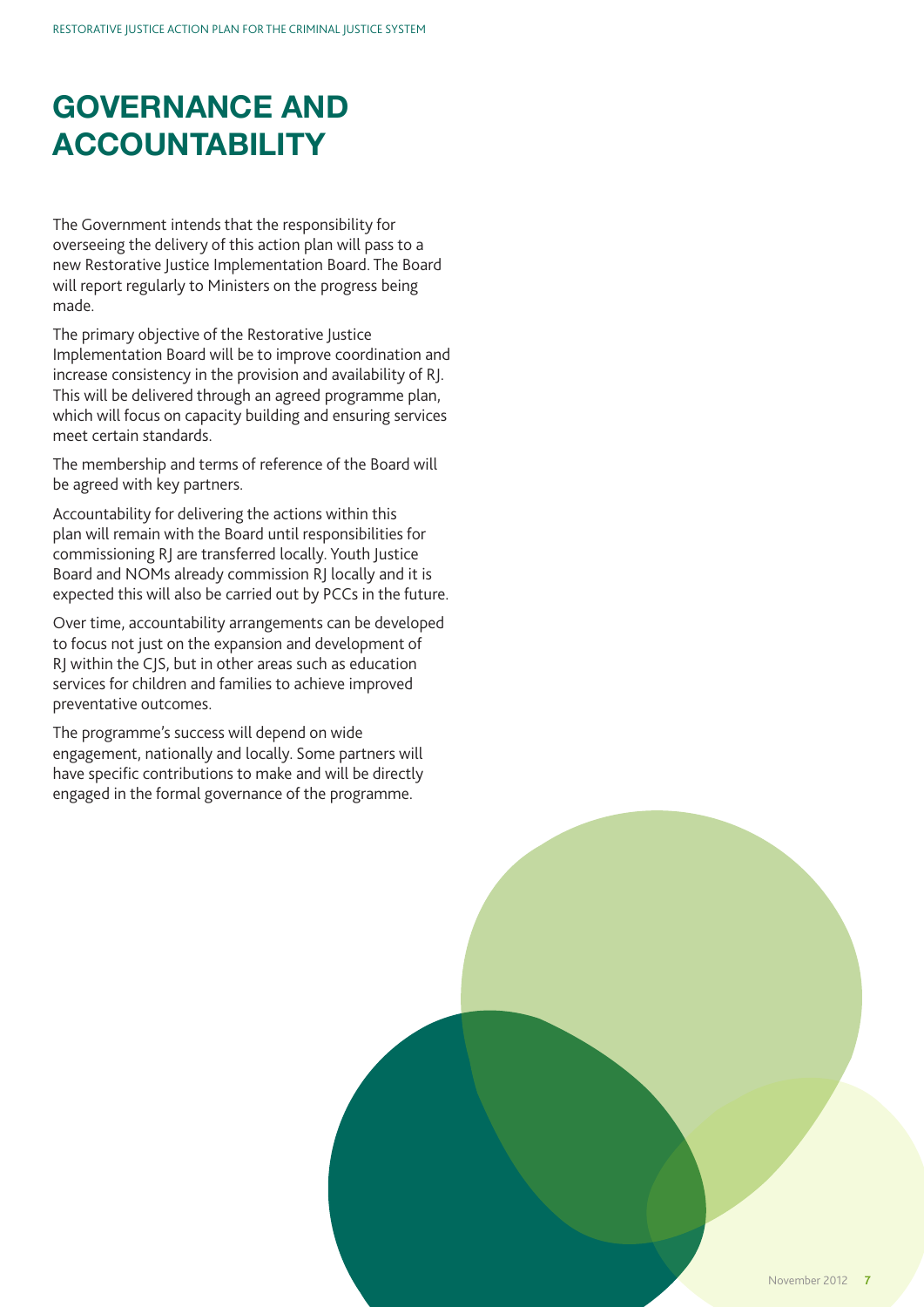# **RESTORATIVE JUSTICE STEERING GROUP**

The Ministry of Justice facilitated the formation of the Restorative Justice Steering Group, which met during 2012. The group provided practical input to producing this crosscriminal justice system (CJS) action plan for restorative justice approaches.

The group aided a cross-CJS approach to be taken in delivering victim-focussed RJ services by:

- providing a strategic role in facilitating the change required to enable victim-focussed RJ services to become an integral part of the criminal justice system
- championing professional recognition of RJ and continuing professional development of RJ practitioners;
- sharing good practice and promoting continuous improvement in delivering RJ services
- providing better access to recognised and appropriately trained RJ services
- improving the quality of RJ practice through developing a monitoring and evaluation programme
- promoting the work of the steering group across other networks and consulting with groups and committees as necessary

The group set out to inform government policy and the work of the Restorative Justice Council to make RJ scalable and sustainable within the CJS.

The group met three times between July and September 2012.

### **Group membership**

- Graham Robb, RJC (Chair)
- Atul Sharda, MoJ (Chair)
- Alyson Sprawson, CPS
- Ben Lyon, IARS
- Brian Dowling, Fair Process Ltd
- Chris Igoe, RJC
- Ghulam Chowdhury, MoJ
- Ellie Acton, Cheshire Constabulary
- Nigel Whiskin, Restorative Solutions
- Gary Stephenson, Restorative Solutions
- David Simpson, (Retired District Judge)
- Bill Kerslake, Youth Justice Board
- Wendy Freshman, Mediation Service
- Chris Stevens, Surrey Youth Justice Service
- Kate Lloyd, Home Office
- Lizzie Nelson, RJC
- Richard Monkhouse, Magistrates Association
- Ray Fishbourne, Thames Valley Partnership
- Paul Eveleigh, HMIC
- Professor Joanna Shapland
- Rebecca Newby, NOMS
- Steve Jones, Remedi
- Susannah Hancock, Victim Support
- Stewart Morris, NOMS
- Toby Hamilton, MoJ
- Tony Rafter, MoJ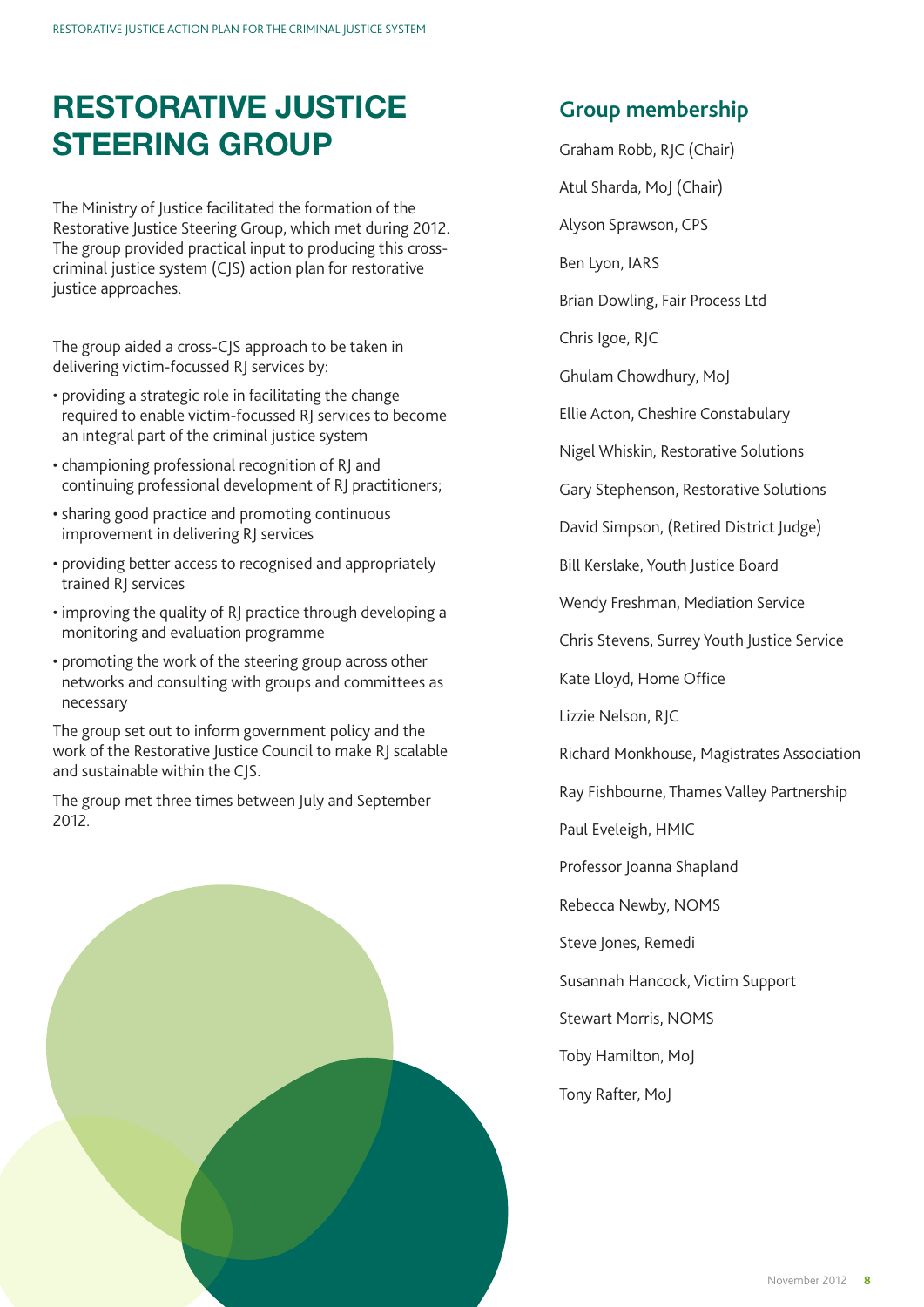# **FURTHER INFORMATION**

To find out more about restorative justice: www.justice.gov.uk/restorativejustice

To find a registered training provider: www.restorativejustice.org.uk/trainers/

To find an Accredited practitioner, or to find out more about Practitioner Standards and Accreditation: | www.restorativejustice.org.uk/practitioners/

To see, or put your restorative justice service on the Restorative Justice Council online map: www.restorativejustice.org.uk/restorative-services-map/

For national opportunities for training, events, and continuing professional development: http://www.restorativejustice.org.uk/events/

For more information the evidence base for restorative justice: http://www.restorativejustice.org.uk/restorative\_justice\_works/

For case studies and video content: http://www.restorativejustice.org.uk/resource/rjc\_video\_wall/

#### **Relevant legislation:**

The Crime and Courts Bill The Criminal Iustice Act 2003 The Youth Justice and Criminal Evidence Act 1999.

EU Directive 2011/0129 (COD) on Rights, support and protection of victims of crime: minimum standards http://www.europarl.europa.eu/oeil/popups/ficheprocedure.do?lang=en&reference=2011%2F0129(COD)